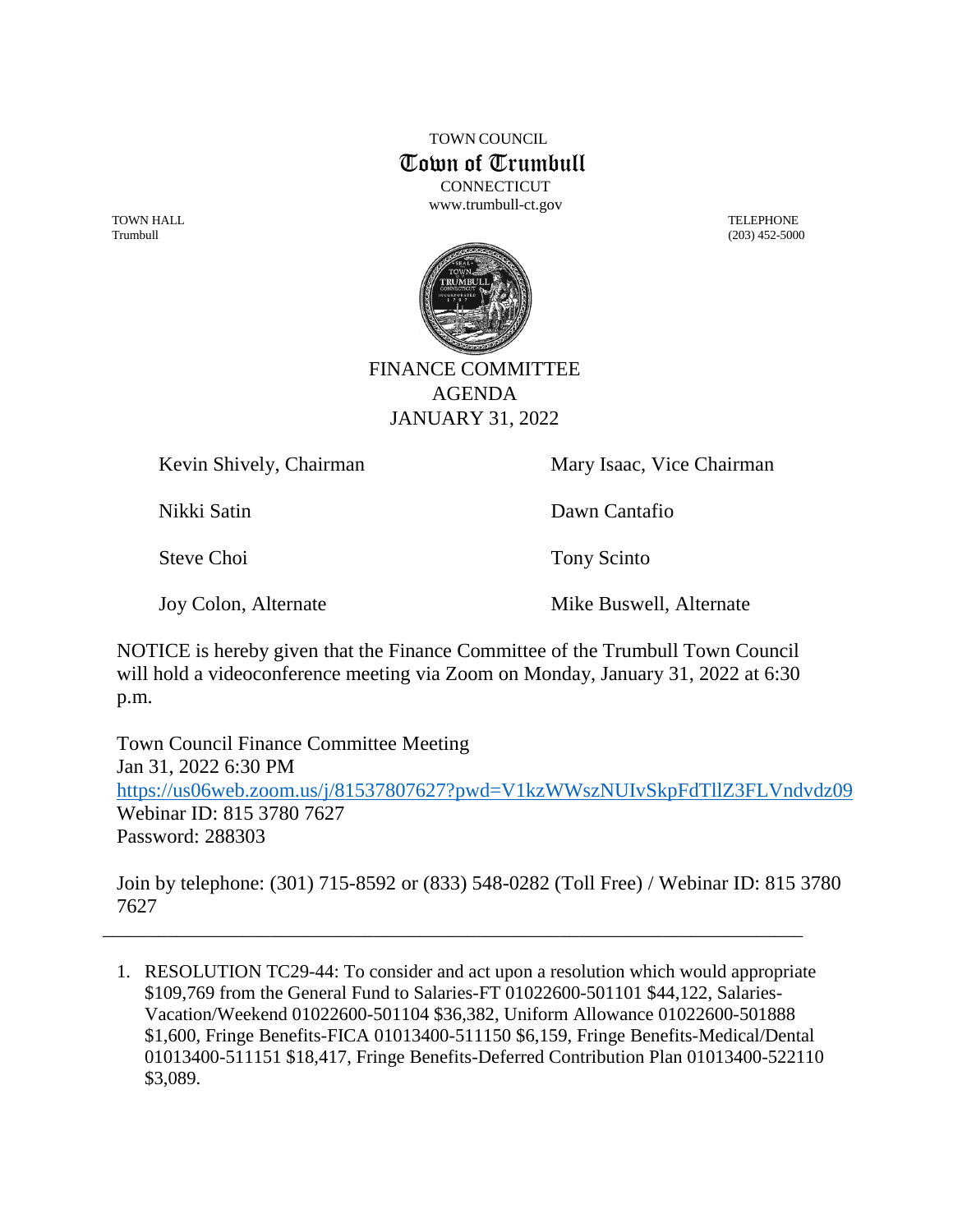## RESOLUTIONS

1. RESOLUTION TC29-44: BE IT RESOLVED, That \$109,769 is hereby appropriated from the General Fund to Salaries-FT 01022600-501101 \$44,122, Salaries-Vacation/Weekend 01022600-501104 \$36,382, Uniform Allowance 01022600-501888 \$1,600, Fringe Benefits-FICA 01013400-511150 \$6,159, Fringe Benefits-Medical/Dental 01013400-511151 \$18,417, Fringe Benefits-Deferred Contribution Plan 01013400-522110 \$3,089.